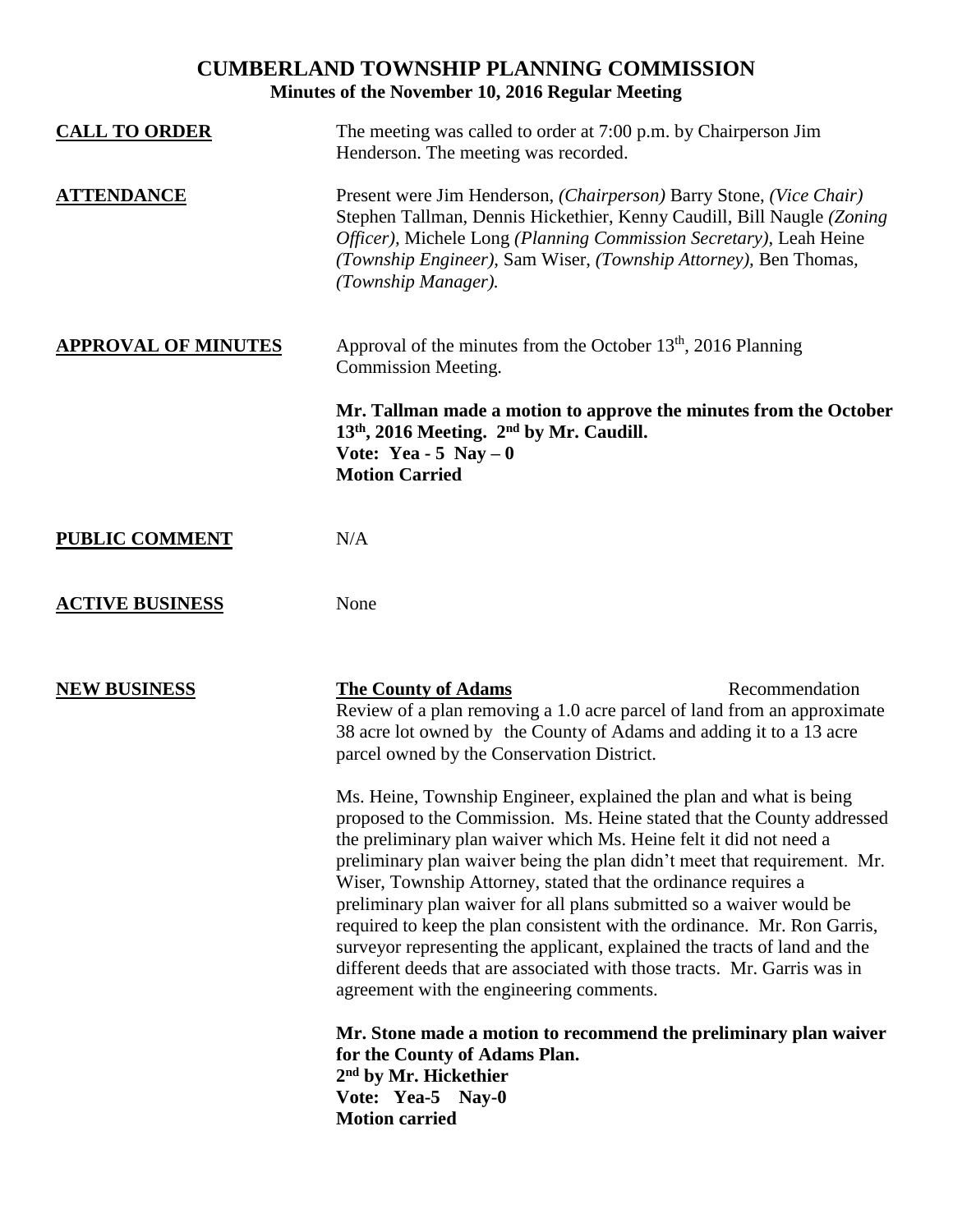**Mr. Stone made a motion to recommended approval of the County of Adams plan subject to the engineering comments. 2 nd by Mr. Hickethier. Vote: Yea-5 Nay-0 Motion carried NEW BUSINESS Gettysburg Outdoors, Inc.** Recommendation A proposed subdivision of an 81.87 acre tract located on the south side of Fairfield Road mostly in Highland Township but a small portion being located in Cumberland Township. Mr. Bob Sharrah, representing the applicant, explained the plan to the Commission. The Township engineer did not review this plan due to most of the property on the plan being located in Highland Township. Mr. Sharrah showed the small portion that is located in Cumberland Township. Mr. Ben Thomas, Township Manager, explained to the Commission that there is a cursory review required for all plans that require signatures from the Commission and the Supervisors. Mr. Thomas stated that the Township did an internal review of the plan and explained those comments to the Commission. **Mr. Caudill made a motion to recommend approval of the Gettysburg Outdoors plan as submitted. 2 nd by Mr. Tallman. Vote: Yea-5 Nay-0 Motion carried OTHER BUSINESS Zoning/Code Officer's Report** Mr. Naugle reviewed the September building/zoning activity with the commission. Mr. Naugle reviewed his report with the Commission.

**ADJOURN There being no further business, the meeting was adjourned at 7:25 p.m. by motion of Mr. Stone seconded by Mr. Hickethier. Motion carried.**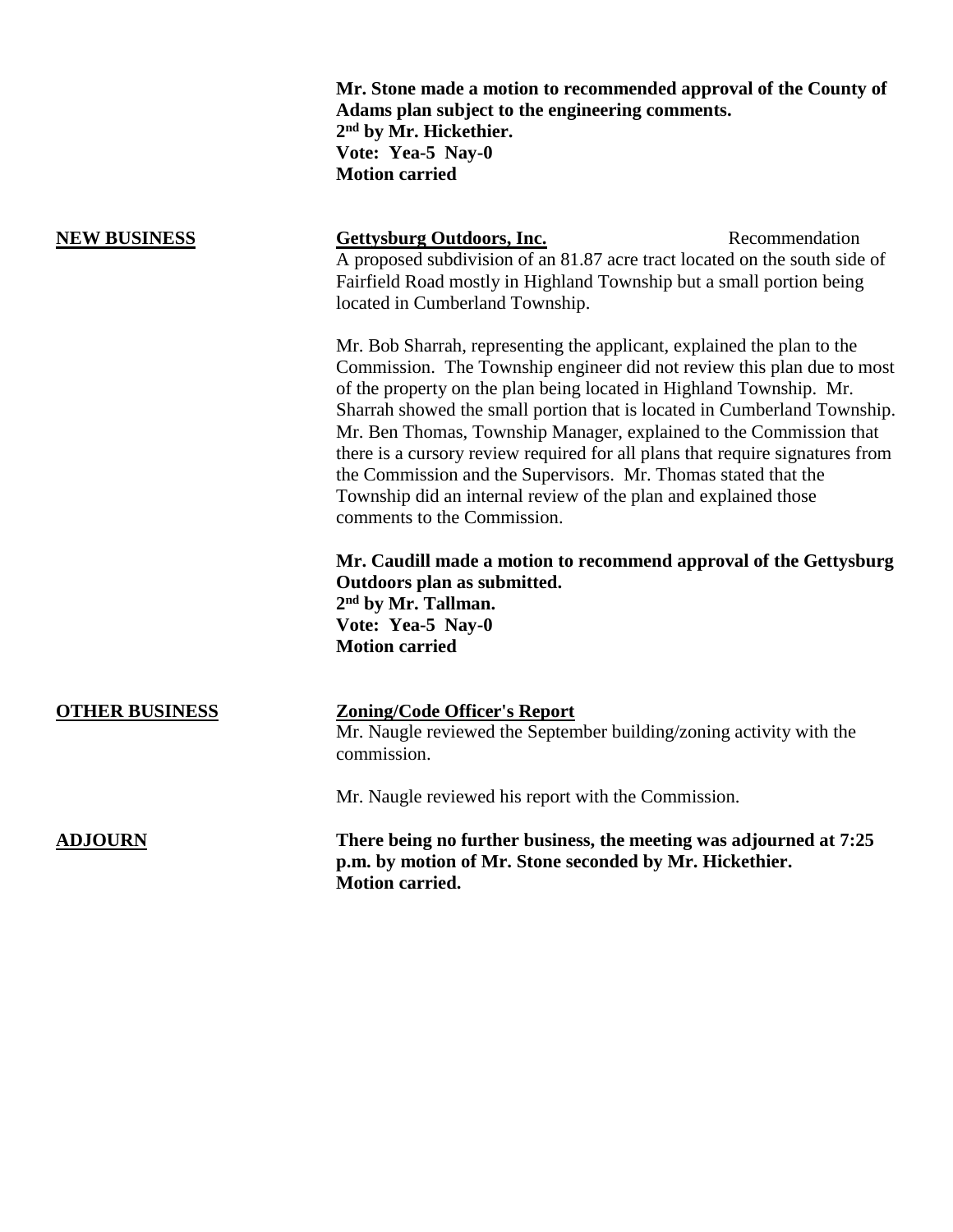## **BOARD OF SUPERVISOR'S/PLANNING COMMISSION SPECIAL WORKSHOP**

Cumberland Township Board of Supervisor's Chair Barbara Underwood called this special workshop to order at 7:30 p.m.

Members Present: Chair Underwood, Supervisors Paddock, Toddes, Waybright and Shealer. Commission members Chair Henderson, Stone, Hickethier, Caudill and Tallman. Manager Ben Thomas, Jr., Solicitor Sam Wiser, Bill Naugle, Zoning Officer, and Michele Long, Planning Secretary.

**Public Comment:***"Citizens may individually address the Board of Supervisors for a maximum of five minutes. Prior to addressing the Supervisors, please state you name, address, and if applicable, the organization that you represent."*

Nita Gross, 938 Barlow Greenmount Road; wanted to make the Board aware of the extension needed for the Keystone Group Home land development plan.

Speros Marinos, Baltimore Pike; Mr. Marinos spoke of zoning issues he has with his business property on Baltimore Pike. Mr. Marinos stated that the proposed comprehensive plan map does not help with any commercial business on the Baltimore Pike corridor.

## **Central Adams joint comprehensive plan draft land use map review (Facilitator - Ben Thomas Jr., Township Manager)**

Mr. Thomas gave an introduction along with an explanation of the purpose of this workshop which includes the Board, Planning Commission, Adams County Planning Office staff members and Cumberland Township staff. Mr. Naugle, Zoning Officer, read the Cumberland Township staff comments which were compiled internally after the staff met for a team review.

The following items were reviewed and discussed openly with all members attending the workshop along with public input also.

1. Map should reflect the Airport Overlay area that will soon be voted on by the Supervisors (under the active zoning text amendment list).

2. Concern over "Suburban Residential" around the Airport along Chambersburg Road. Staff and previous discussions with Supervisors believe this would be an appropriate location for a "Business Park" setting with appropriate zoning. The Airport on the LUM is labeled "Neighborhood Mixed Use." Recommend allowing for technical businesses around the Airport as public utilities and transportation are available by right to promote area employment. High density housing should not be promoted around an airport setting. Comments should be received from the Airport owner, Susquehanna Area Regional Airport Authority.

3. No "Industrial" land use is shown around the former Schindler / Westinghouse facilities. The LUM shows "Neighborhood Mixed Use." Recommend the area be considered as "Industrial." 4. Intersection of Biglerville Road and Table Rock Road is proposed in the FLU as "Suburban Residential." Several active businesses would become non-conforming uses. Recommend changing to "Neighborhood Mixed Use."

5. Confirm the Woerner land tract (east of Herr's Ridge Road) shown as "Civic / Park Service Boundary."

6. There are ten (10) Future Land Use colors shown. It is important to designate what would be permitted by right in the Township and what would be prohibited. Example: Concentrated Agricultural Operations and CA Farming Operations) would be permitted in the Ag. Enterprise zone while being prohibited in other areas. "Rural Landscape" should be eliminated as a land use as "agriculture" is permitted as a category. This will ultimately conflict with future agriculture uses and housing property owners. Rural Landscape should be replaced with "Rural Residential" where